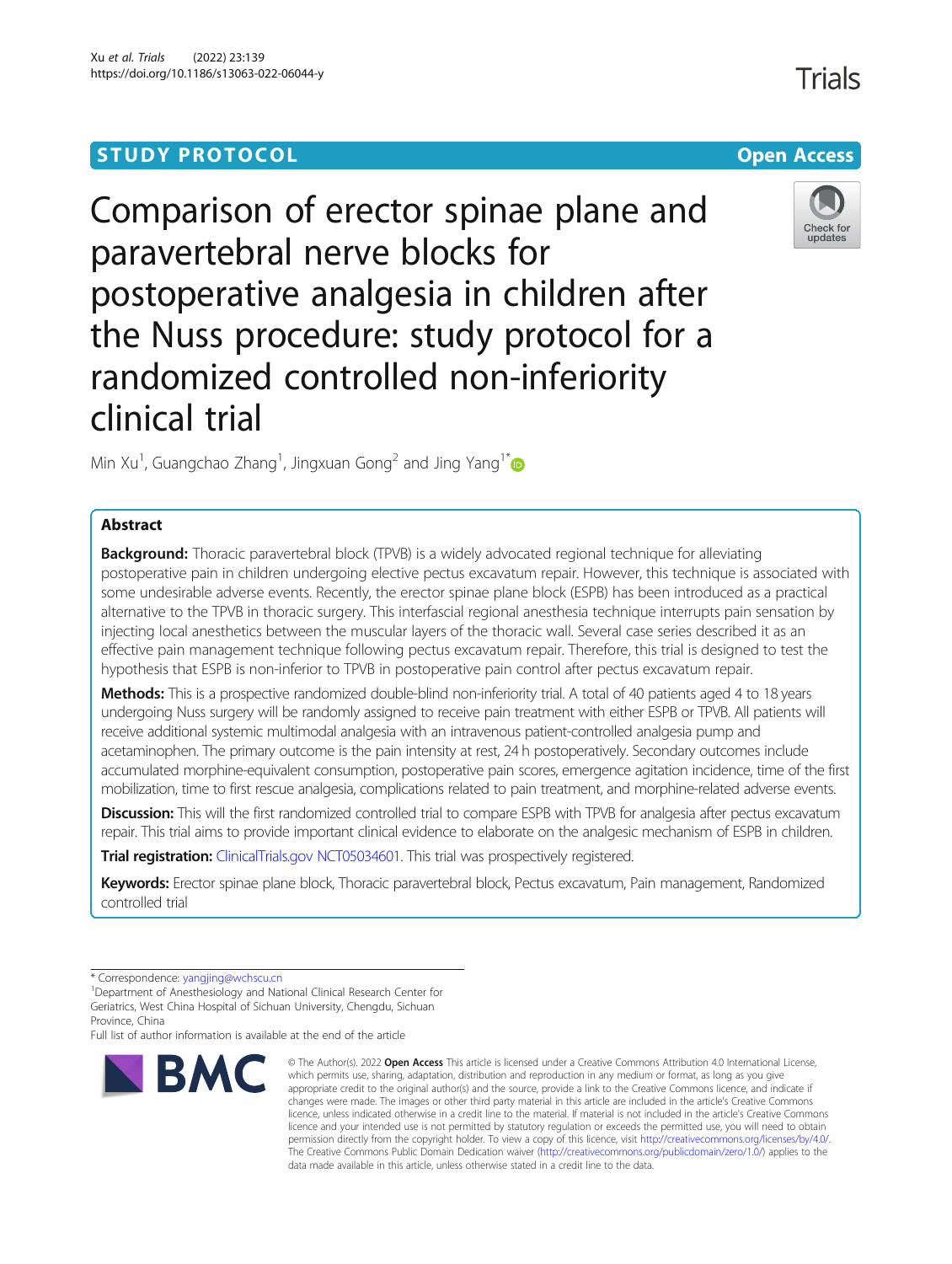# Background

Pectus excavatum (PE) is the most common congenital chest wall deformity in children and adolescents, with an incidence of approximately 1 in 400 live births [\[1](#page-7-0)]. The Nuss procedure, a minimally invasive procedure involving placement of stainless steel or titanium bar underneath the sternum with thoracoscopic guidance, has been widely used to correct this deformity. While the incisions involved in this repair are minimal, intraoperative traction and dissection of intercostal muscles, as well as stretching and pressure on the chest wall, resulting in severe postoperative pain [\[2](#page-7-0)]. Adequate analgesia after PE repair is essential for pediatric patients because of its potential benefits in decreasing atelectasis, accelerating rehabilitation, shortening hospital stay, and improving parental satisfaction.

Conventional patient-controlled intravenous analgesia with opioids has been proved to be an effective technique with fewer complications. However, high doses of systemic opioids may increase the incidence of adverse reactions, such as respiratory depression, nausea, and vomiting. Although thoracic epidural analgesia has been advocated as a superior method for controlling pain after PE repair [\[2](#page-7-0)], concerns about the invasiveness and safety of these approaches have hindered practitioners from using these techniques routinely in these minimally invasive procedures. Thoracic paravertebral block (TPVB) is utilized as a substitute for epidural analgesia to provide postoperative analgesia for thoracic surgery [[3\]](#page-7-0). However, there is still a risk of pneumothorax and vascular nerve injury. Most patients still experience mild to moderate pain postoperatively, regardless of analgesic strategies [[4\]](#page-7-0). Pain management in pediatric patients undergoing Nuss surgery remains a challenge.

In order to facilitate effective analgesia and minimize the risk of puncturing adjacent structures, anesthesiologists have been trying to find new approaches constantly. Recently, the erector spinae plane block (ESPB) for postoperative regional analgesia has aroused attention. ESPB is an interfascial plane block whereby local anesthetics are injected beneath the iliocostalis, longissimus, and spinalis muscles. It is likely to take effect by local anesthetic diffusing into the paravertebral space, blocking the dorsal and ventral branches of the thoracic spinal nerves covering the dermatome. ESPB is less invasive than TPVB, is relatively simpler to perform, and has been applied successfully in children after thoracic procedures [[5](#page-7-0)]. Several case series described it as an effective pain management technique following pectus excavatum repair. The aim of this double-blinded, randomized, controlled, non-inferiority study is to investigate whether ESPB provides comparable postoperative analgesia to TPVB following Nuss surgery. Our primary hypothesis is that ESPB would provide non-inferior analgesia to TPVB after PE repair in a multimodal analgesic regimen, taking the pain scores at first 24 h as the major outcome.

# **Methods**

# Trial design and setting

This prospective, randomized, double-blind, noninferiority trial will be performed at West China Hospital, China. The protocol is developed according to the Standard Protocol Items: Recommendations for Interventional Trials (SPIRIT) 2013 Statements, Fig. [1](#page-2-0) (the SPIRIT checklist is presented in Appendix S[1\)](#page-7-0). The Consolidated Standards of Reporting Trials (CONSORT) flow diagram will be followed in reporting the final results of this trial. A flowchart of the trial design is shown in Fig. [2](#page-3-0).

#### Participant eligibility and consent

Patients diagnosed with PE scheduled for the Nuss procedure at West China Hospital will be screened and recruited for eligibility. Recruitment will be completed at the preoperative interview 1 day prior to surgery by an independent researcher.

Inclusion criteria:

- Age between 4 to 18 years
- Scheduled for elective Nuss surgery
- Written informed consent is obtained from the parents of each patient

# Exclusion criteria:

- Coagulation dysfunction
- American Society of Anesthesiologists (ASA) Physical Status 4 or 5
- Allergy to study medication
- Local infection at the site of injection or systemic infection
- Inability to understand Chinese

# Intervention

# Both groups

After patient arrival in the operating room, electrocardiogram, noninvasive blood pressure, and peripheral oxygen saturation will be monitored throughout surgery. General anesthesia will be induced in both groups with intravenous midazolam 0.05 mg/kg, fentanyl 3 μg/kg, propofol 2.5 mg/kg, and cisatracurium 0.2 mg/kg. After tracheal intubation, general anesthesia will be maintained with sevoflurane at 1–1.5 MAC in both groups. The children will be placed in the lateral decubitus position to receive TPVB or ESPB under aseptic conditions, respectively. Intravenous remifentanil (0.1 μg/kg/min) will be continuously injected for intraoperative analgesia.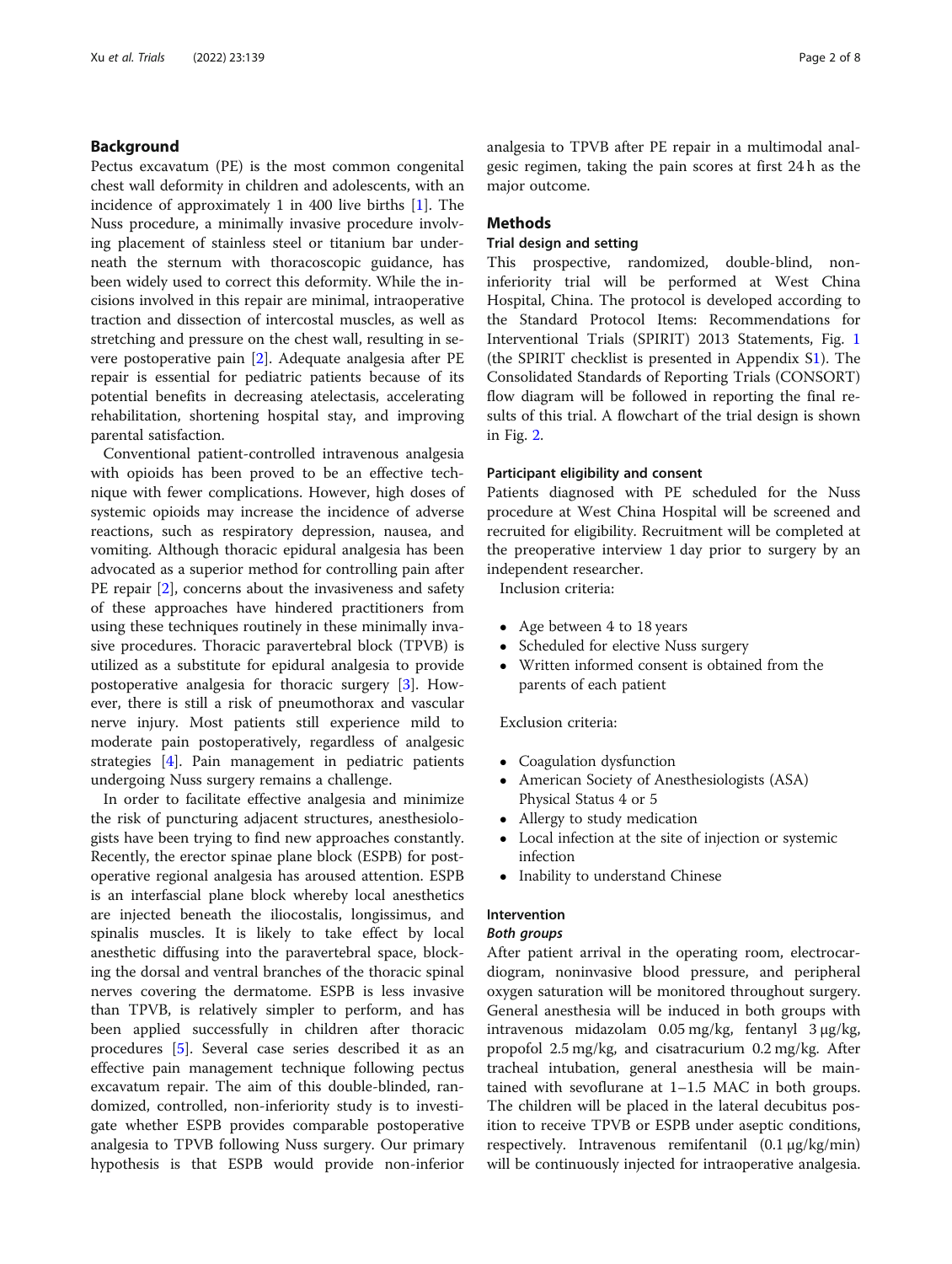<span id="page-2-0"></span>

|                                   | <b>STUDY PERIOD</b> |                         |                         |                |
|-----------------------------------|---------------------|-------------------------|-------------------------|----------------|
|                                   | <b>Enrolment</b>    | <b>Allocation</b>       |                         | Follow-up      |
| <b>TIMEPOINT</b>                  | $Day-1$             | Day 0                   | Day 1                   | Day 2          |
| (Day 0= Day of surgery)           |                     |                         |                         |                |
| <b>ENROLMENT:</b>                 |                     |                         |                         |                |
| Eligibility screen                | $\overline{X}$      |                         |                         |                |
| Informed consent                  | $\overline{X}$      |                         |                         |                |
| Confirmation of the diagnosis     | X                   |                         |                         |                |
| Health history                    | $\overline{X}$      |                         |                         |                |
| Allocation                        |                     | $\overline{\mathsf{x}}$ |                         |                |
| <b>INTERVENTIONS:</b>             |                     |                         |                         |                |
| ESPB Group                        |                     | X                       |                         |                |
| <b>TPVB</b> Group                 |                     | X                       |                         |                |
| <b>ASSESSMENTS:</b>               |                     |                         |                         |                |
| Height and weight                 | $\overline{X}$      |                         |                         |                |
| Electrocardiogram, blood pressure | $\overline{X}$      | $\overline{X}$          |                         |                |
| peripheral oxygen saturation      |                     |                         |                         |                |
| ASA classification                | X                   | X                       |                         |                |
| Pain scores                       |                     | $\overline{\mathsf{x}}$ | $\overline{X}$          | $\overline{X}$ |
| Intraoperative opioids dosage     |                     | $\overline{X}$          |                         |                |
| Emergence agitation               |                     | $\overline{\mathsf{x}}$ |                         |                |
| Rescue opioids consumption        |                     | X                       | X                       | X              |
| Time to first analgesia request   |                     | $\overline{X}$          | X                       | X              |
| Time to first mobilization        |                     | $\overline{\mathsf{x}}$ | $\overline{\mathsf{x}}$ | $\overline{X}$ |
| Adverse events                    |                     | $\overline{\mathsf{x}}$ | $\overline{\mathsf{x}}$ | $\overline{X}$ |

If necessary, remifentanil infusions will be titrated up to a dose of 0.3 μg/kg/min, maintaining hemodynamic parameters within 20% of baseline values. Intravenous hydromorphone 10 μg/kg and ondansetron hydrochloride 0.1 mg/kg will be injected before incision closure. All patients will receive neostigmine reversing neuromuscular blockade before extubation.

# TPVB group

A 6- to 12-MHz linear probe (Mindray Anesus ME7, China) will be used to identify the T5 vertebrae and the spinous process, transverse process, and the paravertebral space at the target vertebra level. With the puncture area and the ultrasound probe kept clean and sterile, a 21-gauge 50-mm insulated needle (Uni-Plex Nanoline, Germany) will be inserted into the paravertebral space via an in-plane parasagittal approach. After perforating the costotransverse ligament, 0.25% ropivacaine 0.5 ml/ kg will be injected after negative aspiration in 5-ml increments. Anterior movement of the pleura indicated the appropriate spread of the local anesthetics in the

paravertebral space. The process will be repeated on the contralateral side.

# ESPB group

The ESPB will be performed as described by Forero et al. [\[6](#page-7-0)]. A 6- to 12-MHz linear probe will be placed in a longitudinal orientation over the T5 transverse process. After identifying the interfascial plane beneath the iliocostalis, longissimus, spinalis, trapezius, and rhomboid major muscles, a 21-gauge 50-mm needle (Uni-Plex Nanoline, Germany) will be inserted into the tissue from caudal to cephalad with an in-plane technique until contacting the transverse process. A bolus of 0.25% ropivacaine 0.5 ml/kg will be injected into the fascial layer after tip positioning was confirmed by careful hydro-dissection with saline. Contralateral ESPB will be performed similarly.

# Standard post-operative pain treatment

Intravenous patient-controlled analgesia (PCA) pump will connect to all patients before leaving the operating room.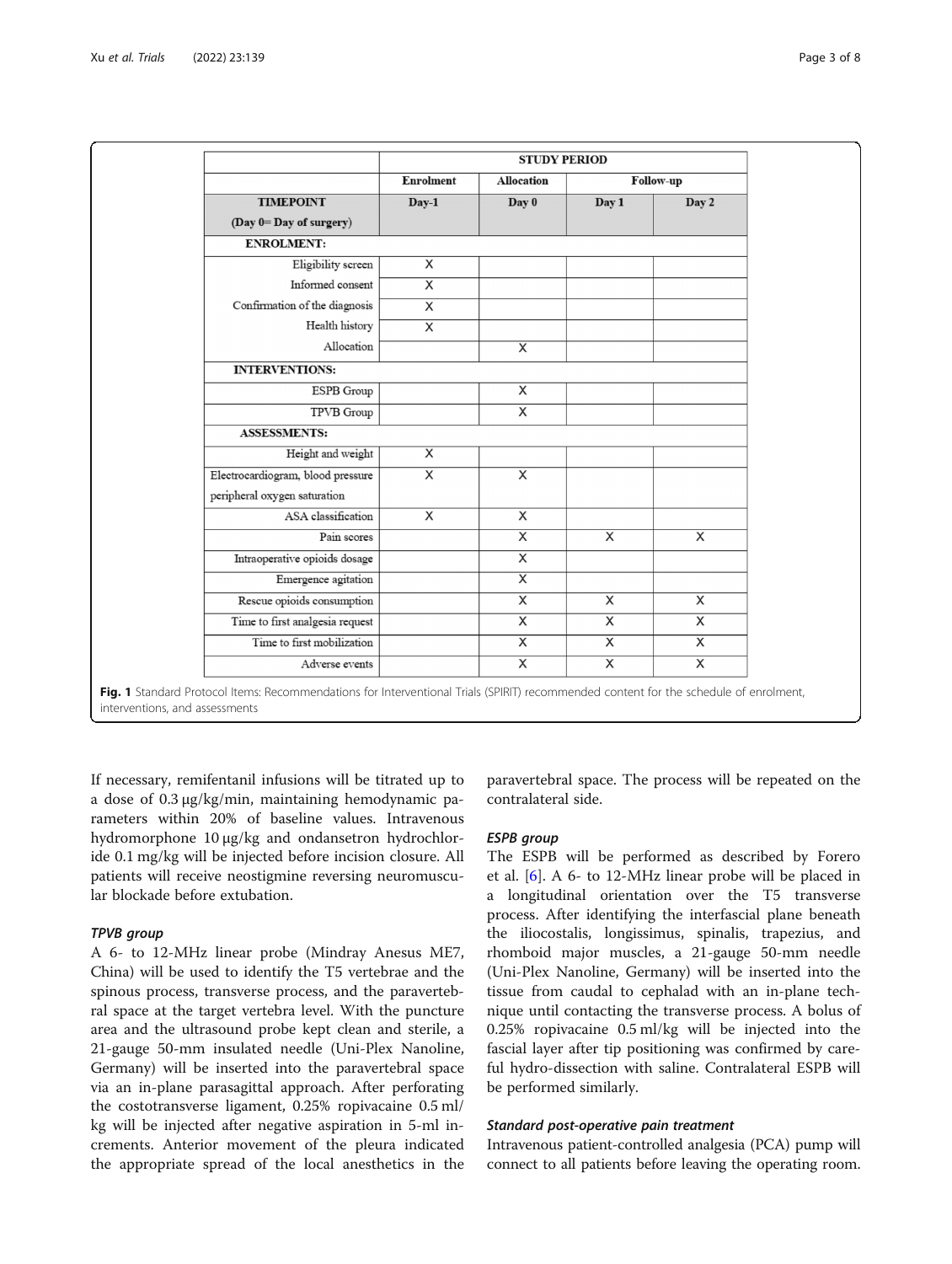<span id="page-3-0"></span>

Sufentanil 4 μg/kg and granisetron 0.2 mg/kg diluted in 100 ml of normal saline will be used as the PCA infusate. The pump will be programmed to deliver 0.5 ml intravenous bolus on demand, with a lockout interval of 15 min, a background infusion of 1 ml/h, and a maximum dose of 4 ml/h. The standard postoperative analgesic regime consists of 15 mg/kg acetaminophen orally four times daily (maximum dose of 2 g per 24 h), and if needed, or choose instead of the PCA pump, supplemental opioids. The total

postoperative opioid consumption will be recorded in case report form (CRF) and the total consumed intravenous opioids dose and the supplemental opioids will be converted to morphine equivalents.

# Strategies to improve adherence to interventions

Clinical research coordinator is set up to guarantee subject compliance. Surgeons will receive a daily short text message reminding them to prescribe analgesics. During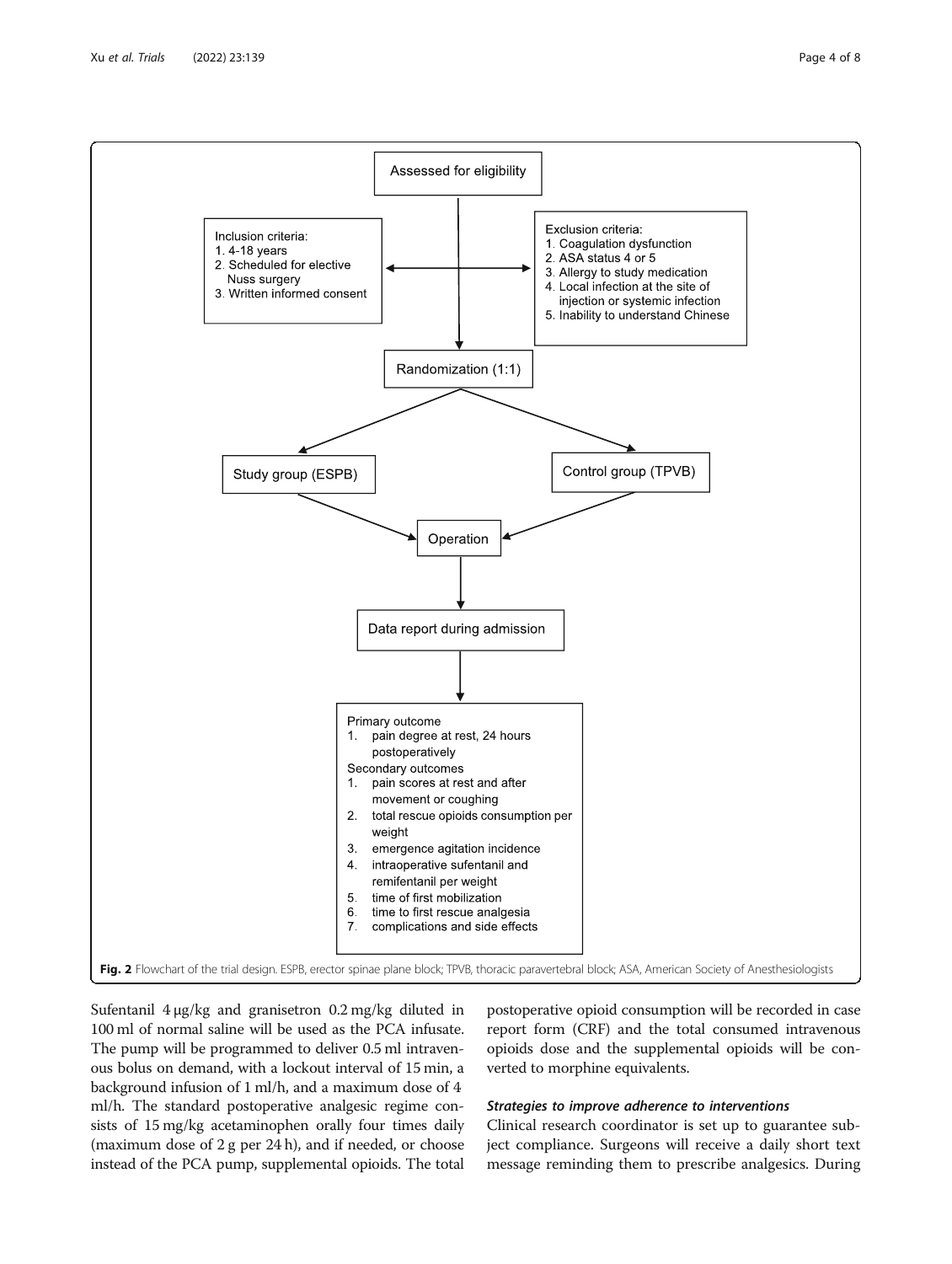the follow-up period, participants will be reminded to take their medications every day.

# Relevant concomitant care permitted or prohibited during the trial

Implementing ESPB or TPVB for postoperative analgesia in children after the Nuss procedure will not require alteration to usual care pathways (including use of any additional medication) and these will continue for both trial arms.

# **Outcomes**

#### Primary outcome

The primary outcome of this study is the pain scores at rest, 24 h postoperatively. Pain cores are registered on a Numeric Rating Scale (NRS)  $0-10/10$ , where  $0 =$  no pain and 10 = worst pain imaginable

#### Secondary outcomes

- (A) The pain degree at rest and after movement or coughing (dynamic) will be assessed at 3, 6, 12, 24, and 48 h after surgery, respectively
- (B) The total rescue morphine-equivalent consumption per weight at predetermined time intervals (24 and 48 h) after surgery
- (C) Emergence agitation will be registered using pediatric anesthesia emergence delirium (PAED) at 5, 15, and 30 min after extubation
- (D)Total dosage of intraoperative sufentanil and remifentanil per weight
- (E) The time to first analgesia request
- (F) The time to first mobilization
- (G) Possible block-related side effects such as infection at the injection site, pneumothorax, vascular puncture, and local anesthetic toxicity, as well as adverse events such as postoperative nausea and vomiting (PONV), itching, and dizziness

#### Participant timeline

For included participants, enrollment will be performed 1 day prior to surgery and reconfirmed on the day of surgery. Then random allocation will be assigned by a specific statistician before intervention. The accrual period of this trial is expected to be approximately 1 year. The timeline is shown in Fig. [1](#page-2-0).

#### Sample size calculations

The primary outcome of this non-inferiority trial is the pain scores at rest, 24 h postoperatively. A higher pain score in clinical practice indicates that the patients suffer more severe pain. No non-parametric adjustment was used in the sample size calculation. We used the sample size estimation with the non-inferiority test for the

difference between two groups using the PASS 11.0 software. Considering the data from our pilot study  $(n=12,$ unpublished data between April and June 2021 from the same hospital and the same investigator), the mean pain scores at rest 24 h postoperatively after ESPB was 2.8 and 2.3 of TPVB. Based on previously published data, a minimal clinically significant difference in pain severity was 1.3 [[7\]](#page-7-0). A sample size of 36 is required to provide a power of 0.8 and a one-sided  $α$  of 0.025. We decide to recruit 40 patients into the study, given the possibility of dropout.

#### Allocation

The study is a double-blinded, randomized, controlled, and non-inferior trial. The SPSS 25.0 software package (SPSS Inc, Chicago, IL, USA) is used to generate random numbers with a block size of 4 by biostatisticians who will not participate in the statistical analysis of the data. When the participants are included in the clinical study, they will receive the modality of treatment, which corresponds to the number in the randomization list. The modality of treatment will be hidden in sequentially numbered, opaque, sealed envelopes, kept by a secretary who is not further involved in the trial. The randomization will follow the final positive acknowledgment on inclusion from the participant.

#### Blinding

The participants will be blinded to the allocation. Due to the close proximity of needles for injection of ESPB and TPVB, and the block performed after the implementation of general anesthesia, it is difficult for children and their parents to detect clinical differences. The anesthesiologist performing the nerve block, responsible for intraoperative management, and the surgeons are independent individuals. Investigators not involved in nerve block and intraoperative management are designated to postoperative followup. In addition, a trained anesthesiologist designated not to perform the block will objectively assess the clinical characteristics of the block.

# Safety

Security monitoring follows through the study at all times. All the adverse events related to the study intervention will be recorded in the study database and reported as required to the adverse event registration system of West China Hospital within the prescribed period of time, depending on the severity. The clinical trial monitoring committee of West China Hospital decide on a case-by-case basis whether to terminate the study. No efficacy interim analysis is set up in this study.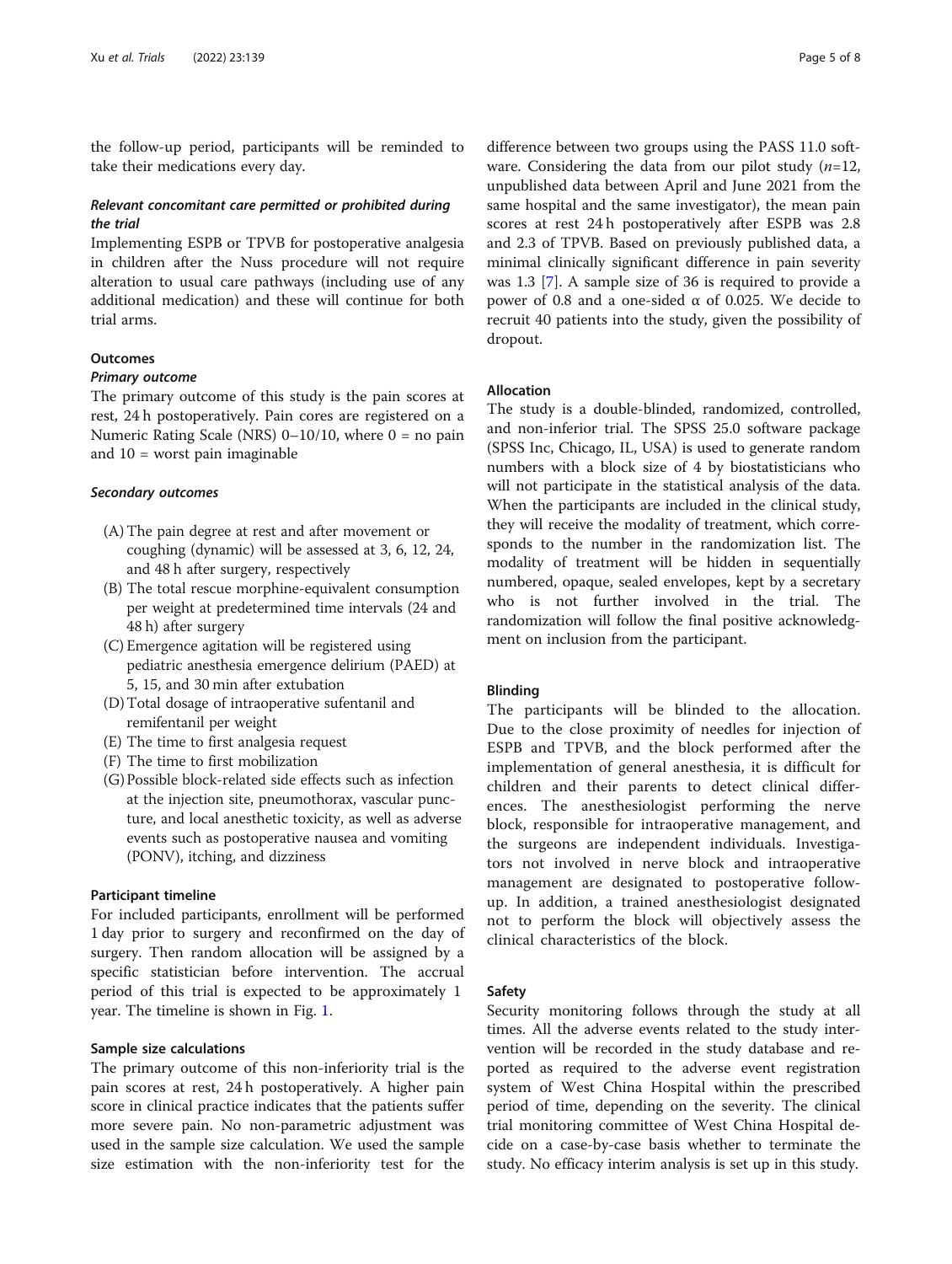#### Adverse event reporting and harms

Clinically relevant adverse effects as related to treatments will be considered: infection at the injection site, pneumothorax, and local anesthetic poisoning during the trial. Once an adverse event occurs, the investigator shall state to the participant with their parents, and the participant is required to report truthfully the changes in his condition following the treatment. For adverse events occurring during the study period, their symptoms, extent, time of appearance, duration, handling measures, experience, etc. should be recorded on a CRF, evaluated their relevance to the study treatment, and recorded in detail by the investigator, signed, and dated. In the event of a serious adverse event in a study, the project leader must take immediate measures to protect the safety of subjects. The investigator should also report to the ethics committee, the data monitoring committee, and relevant regulatory bodies as required indicating expectedness, seriousness, severity, and causality. When urgent breaking of blinding is required for a serious adverse event to occur in a clinical study, the blinding should be broken jointly by the project leader, investigator, clinical monitor.

# Data collection and management

Preoperative, intraoperative, and postoperative follow-up data will be collected for the proper storage as the study raw materials. All collected data is registered in a CRF, devised for every included patient. All data are entered into the electronic Case Report File, and any traces of entries, modifications, deletions, etc. are retained in the log showing who and when they were changed. Paper version data are input into the electronic Case Report File by two research assistants, and double entry is adopted. The electronic data are backed up, and the backed-up electronic data are saved by another person. The investigator checks the data again according to CRF to ensure the accuracy of the data. A specific biostatistician will complete the screening and randomization of research data.

#### Recruitment

Clinical trial information will be presented by posting posters in West China Hospital.

The contact information of the research center and the researchers is found in the posters. At the same time, the researcher also recruits the participants in the outpatient clinic. They evaluate and recruit prospective candidates by introducing the trial to them.

# Participant retention and withdrawal

All reasonable efforts will be made to ensure optimum participant engagement and to reduce study attrition. The follow-up of participants is managed by the clinical research coordinator. Before joining the project, the patient is promised to receive further rehabilitation therapy guidance from a specialist after the trial. All participants will have the right to withdraw from the study at any stage. If the patients decided to do so, which will not harm the relationship with the investigator, they will continue to receive the best available treatment. Participants who discontinue the treatment during the trial will be encouraged to complete all visits as scheduled. On the consent form, participants will be asked if they agree to use of their data should they choose to withdraw from the trial. If the participant is willing to provide them, any data already collected from that participant will be analyzed separately before uncovering blindness and finally are explained separately in the outcome part of this trial.

#### Frequency and plans for auditing trial conduct

The project management team meet biweekly to ensure that the study is being conducted in accordance with the study protocol. And the data monitoring and ethics committee of West China Hospital meet every 3 months to ensure the safety of the study.

# Additional consent provisions for collection and use of participant data and biological specimens

Participants will be asked for permission for the research team to share relevant data with people from the Universities taking part in the research or from regulatory authorities, where relevant. This trial does not involve collecting biological specimens for storage.

#### Statistical methods

The normality of the continuous data was first assessed with the Shapiro-Wilk test. Normally and non-normally distributed variables will be described by the mean (standard deviation (SD)) or median (interquartile range (IQR)). Between-group differences were evaluated using the independent Student's t-test for continuous normally variables, whereas non-parametric data will be compared using the Mann-Whitney  $U$  test, as appropriate. A chisquare test or Fisher's exact test will be used for categorical variables. For the non-inferiority evaluation, we calculated the 95% CIs of the differences in pain scores (based on TPVB minus ESPB). If the upper bound of the one-sided 95% CI is smaller than 1.3, we will conclude that the pain score at postoperative 24 h in the ESPB group is non-inferior to that in the TPVB group. Repeated-measures analysis of variance was carried out within groups for variables with normal distribution. For data with nonnormal distribution, the Friedman test was used for repeated measures. For all these analyses, a two-tailed P value less than 0.05 was considered to be statistically significant. There will be no subgroup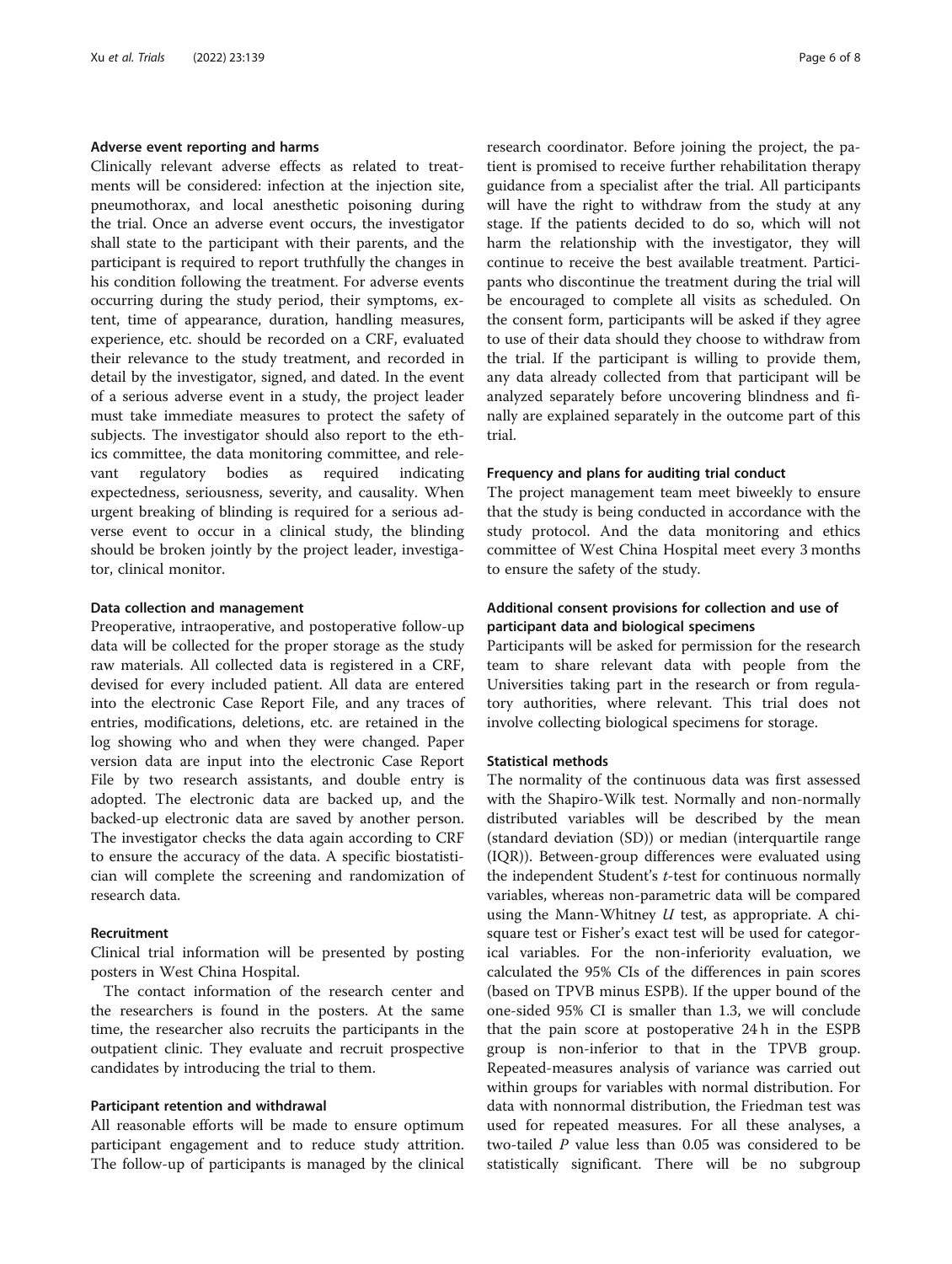analyses, for instance, based on gender. Any change of the plan for statistical analysis will be described in the following publication.

# Ethical approvals

The study was approved by the Ethics Committee of the West China Hospital (Approval-No: 2021-866, protocol version 1.0). The trial will be conducted in accordance with the Declaration of Helsinki, as well as the International Conference on Harmonization (ICH). Collected data will not be linked to any individual or personal identifiers. Written informed consent to participate will be obtained from all participants and their parents (the ethics committee of West China hospital requires that subjects under 18 years old must obtain informed consent from their parents before being included in the study).

# Protocol amendments

Any change in the study protocol will require an amendment. Any proposed protocol amendments will be initiated by the principal investigators. All revised versions of the protocol will be signed by the staff, and the amendment forms will be submitted to the Ethics Committee for approval. Any deviations from the protocol are fully documented using a breach report form. The protocol also is updated in the clinical trial registry.

# Composition of the data monitoring committee, its role, and reporting structure

The data monitoring committee is set up by the West China Hospital, and its members have no interest relationship with the sponsor. The committee monitors the eligibility, integrity, safety, and effectiveness of data through system and question the problem data.

# Data retention

To enable evaluations and audits from regulatory authorities, data obtained from participants will retained confidential and stored securely at the Department of Anesthesiology, West China Hospital, Sichuan University for at least 5 years. The investigators will keep records including the identity of all participants, all original signed informed consents, serious adverse event recordings, and CRF. The data will be kept securely and not revealed to other people without appropriate permission.

# Provisions for post-trial care

There is no anticipated harm and compensation for trial participation. After the trial, patients will be provided with guidance on specialized rehabilitation treatment protocols.

# Dissemination plans

Information about the trial is published at Clinical-Trials.gov. The outcomes of the study, whether positive

or negative, will be disseminated in an international peer-reviewed medical journal.

# Plans to give access to the full protocol, participant-level data, and statistical code

This study protocol is registered with the registration number NCT05034601 in ClinicalTrials.gov ([https://](https://clinicaltrials.gov/ct2/show/NCT05034601) [clinicaltrials.gov/ct2/show/NCT05034601](https://clinicaltrials.gov/ct2/show/NCT05034601)). The datasets analyzed during the current study are available from the corresponding author on reasonable request.

# **Discussion**

The ESPB is a novel fascial plane block recently introduced into clinical practice with the advantage of being relatively safe and convenient to perform. Currently, the mechanism of action of ESPB is not yet fully understood. Local anesthetic diffusion to the thoracic paravertebral space may be the primary mechanism of ESPB, although remains controversial. An updated review summarized that evidence of paravertebral dye penetration was found in 12 of 16 cadaveric studies with thoracic ESPB [\[8](#page-7-0)]. With the publication of clinical studies and metaanalyses, the promising effect of ESPB for pain management after abdominal and thoracic surgery was demonstrated [[8\]](#page-7-0). This prompted us to speculate that ESPB may have a similar analgesic profile to TPVB and in turn to conduct a trial to compare the two techniques.

As anesthesiologists, the safety and necessity to implement nerve blocks must be carefully assessed by analyzing risks and benefits. In our center, the ultrasound guidance in-plane technique of TPVB is usually performed by an experienced anesthesiologist, to minimize the potential risks. Therefore, we designed this study, to evaluate whether the ESPB with operation simplicity could be an appropriate alternative, especially in the setting of multimodal therapy. The strengths of the trial design are its randomization, blinding, and noninferiority test. It is designed as a noninferiority trial as the analgesic efficacy of successful TPVB is evident. Furthermore, it is not necessary to demonstrate the analgesic advantage of the ESPB, because it is superior to TPVB in terms of feasibility and safety. We hypothesized that analgesia would be non-inferior 24 h postoperatively as measured on a pain degree with ESPB. To our knowledge, this is the first trial to assess whether ESPB provides sufficient and effective analgesia in Nuss operation. The expected results will provide clinical evidence to verify the analgesic mechanism of ESPB and promote its application in PE repair. Furthermore, if our trial yields positive results, there is potential that ESPB could be recommended as an alternative block for postoperative analgesia in Nuss surgery, to circumvent TPVB which carries risks of failure, vascular puncture, and pneumothorax.